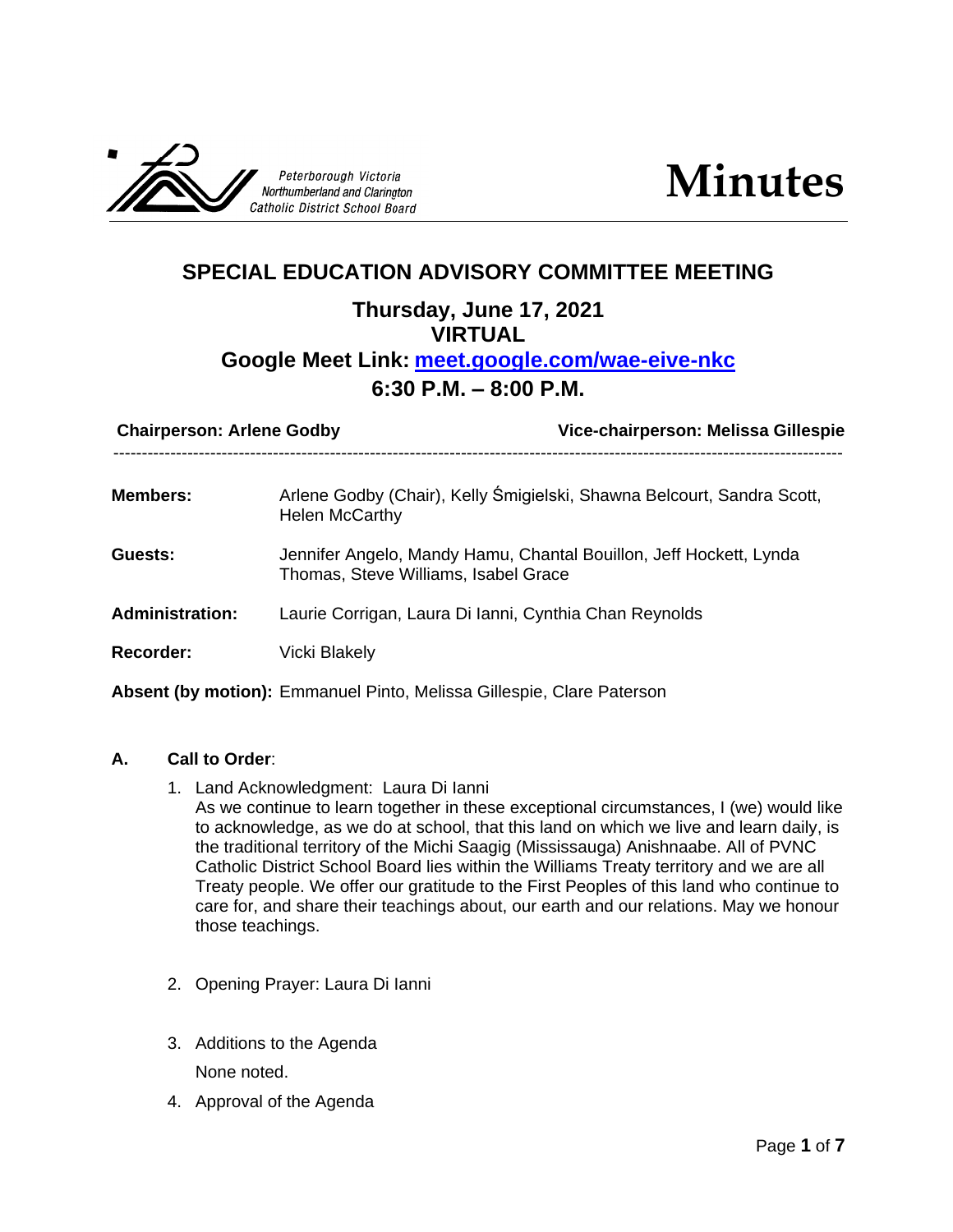Moved by: Kelly Śmigielski Seconded by: Sandra Scott That the agenda be approved as presented.

Carried

5. Declaration of Conflicts of Interest

None noted.

6. Motion for Excusal from Attendance

Moved by: Helen McCarthy Seconded by: Shawna Belcourt That Emmanuel Pinto, Melissa Gillespie, Clare Paterson be excused from attendance at the June 17, 2021 Special Education Advisory Committee meeting. Carried

7. Motion for Approval of the Minutes of May 27, 2021 Meeting.

Moved by: Helen McCarthy Seconded by: Sandra Scott That the minutes of the Special Education Advisory Committee Minutes held on May 27, 2021 be approved as presented.

Carried

8. Business Arising from the Minutes:

Laura Di Ianni shared with the committee that the AODA has new K-12 standards on accessibility. Review of the AODA Act – identify, prevent and remove barriers for people with disabilities in all areas of their lives. K-12 Education Standards Development Committee – will focus on addressing accessibility barriers particular to publicly funded K-12 schools. Links will be shared with the committee for feedback.

#### **B. Recommended Actions/Presentations**:

1. Remarks: Chair – Arlene Godby

Thanked the members of the Special Education Advisory Committee for an amazing year; a lot of work, reviewing, inputting of opinions of thoughts, wants and hopes for the children we are supporting. Thank you to the committee for drilling down, reading and providing feedback.

2. Remarks: Superintendent of Learning/Special Education Services – Laurie Corrigan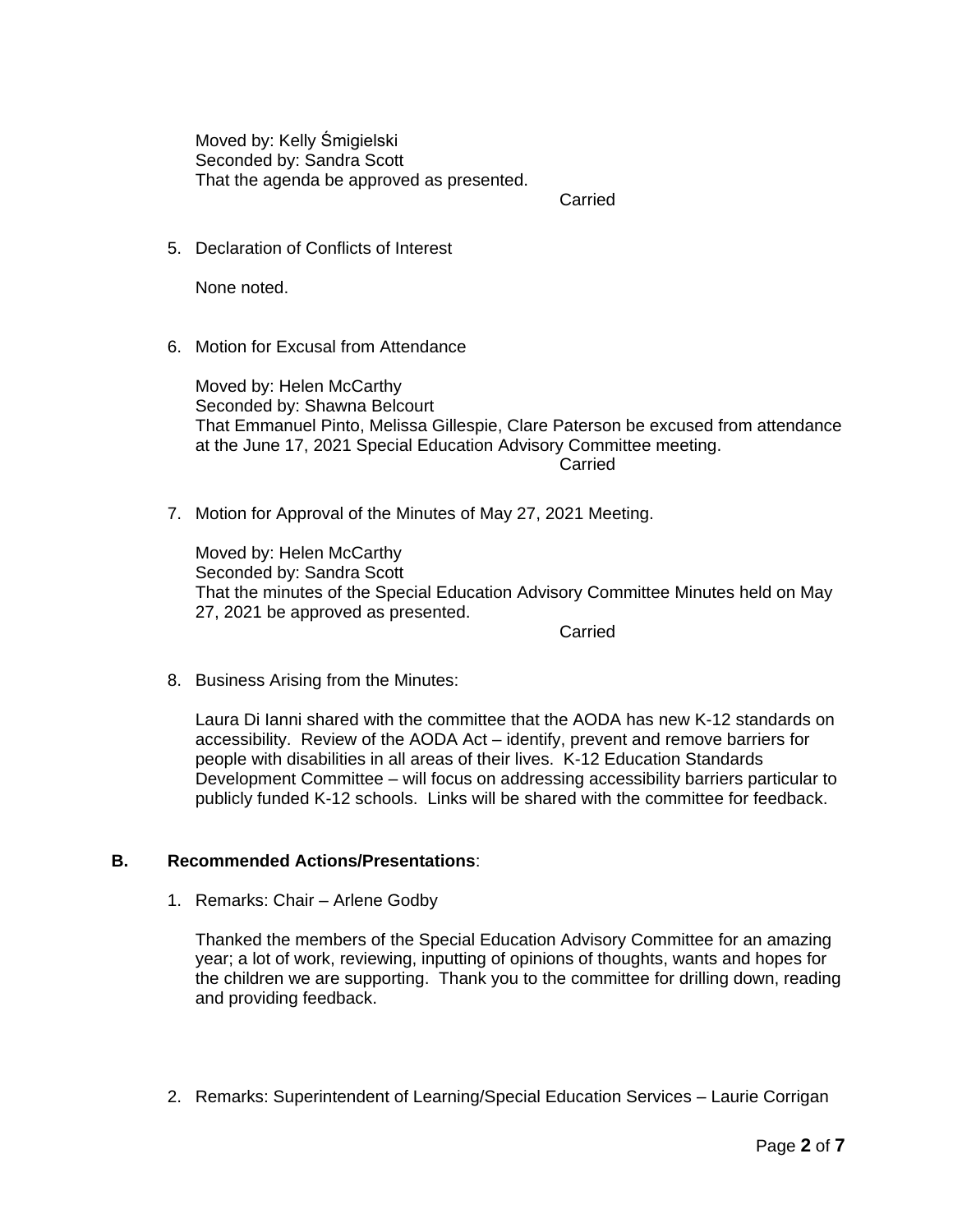A final report to the Minister's Advisory Council on special education including a number of recommendations that have been supported by this table, which include the stabilization of funding, the needs of exceptional learners in online environments, and enough time to determine through process and reorientation learning renewal and learning recovery opportunities our students may need moving forward.

Information was shared regarding summer learning and summer special education learning opportunities including our transitions programs which will run at the end of the summer in preparation for a return to school are found on our website.

# [https://www.pvnccdsb.on.ca/wp-content/uploads/2021/06/2021-Summer-Learning-](https://www.pvnccdsb.on.ca/wp-content/uploads/2021/06/2021-Summer-Learning-Programs-Spec-Ed.pdf)[Programs-Spec-Ed.pdf](https://www.pvnccdsb.on.ca/wp-content/uploads/2021/06/2021-Summer-Learning-Programs-Spec-Ed.pdf)

Superintendent Corrigan thanked the people around the table, staff, parents and in particular the Special Education Advisory Committee and its chair Arlene Godby for their support of the work we have undertaken in ways that are unprecedented.

Lynda Thomas, former CASA teacher and current consultant, who is retiring this year was acknowledged for her work in supporting the virtual school. Moving forward, approximately 600 students registered.

3. Update from Trustees:

Helen McCarthy

Very impressed by the Catholic Parent Engagement Committee – May  $18<sup>th</sup>$  hosted a remote presentation that families were able to join virtually, with approximately 200 families attending.

Specialized High Skills Major (SHSM) – receiving more funding for a wonderful adventure that Superintendent Tim Moloney and staff are on, providing opportunities to students.

### **C. Discussion Items:**

- A. SEAC Meeting Presentations To Be Determined
	- 1. Role of the Special Education Consultant Special Education Consultants; Chantal Bouillon, Jeff Hockett, Lynda Thomas, and Steve Williams.

The special education consultants gave an overview of the different ways in which they support students and staff within PVNC schools and virtual school. This is implemented through communication and intervention support, consultation, partnerships, technology and equipment. Consultants supported teachers through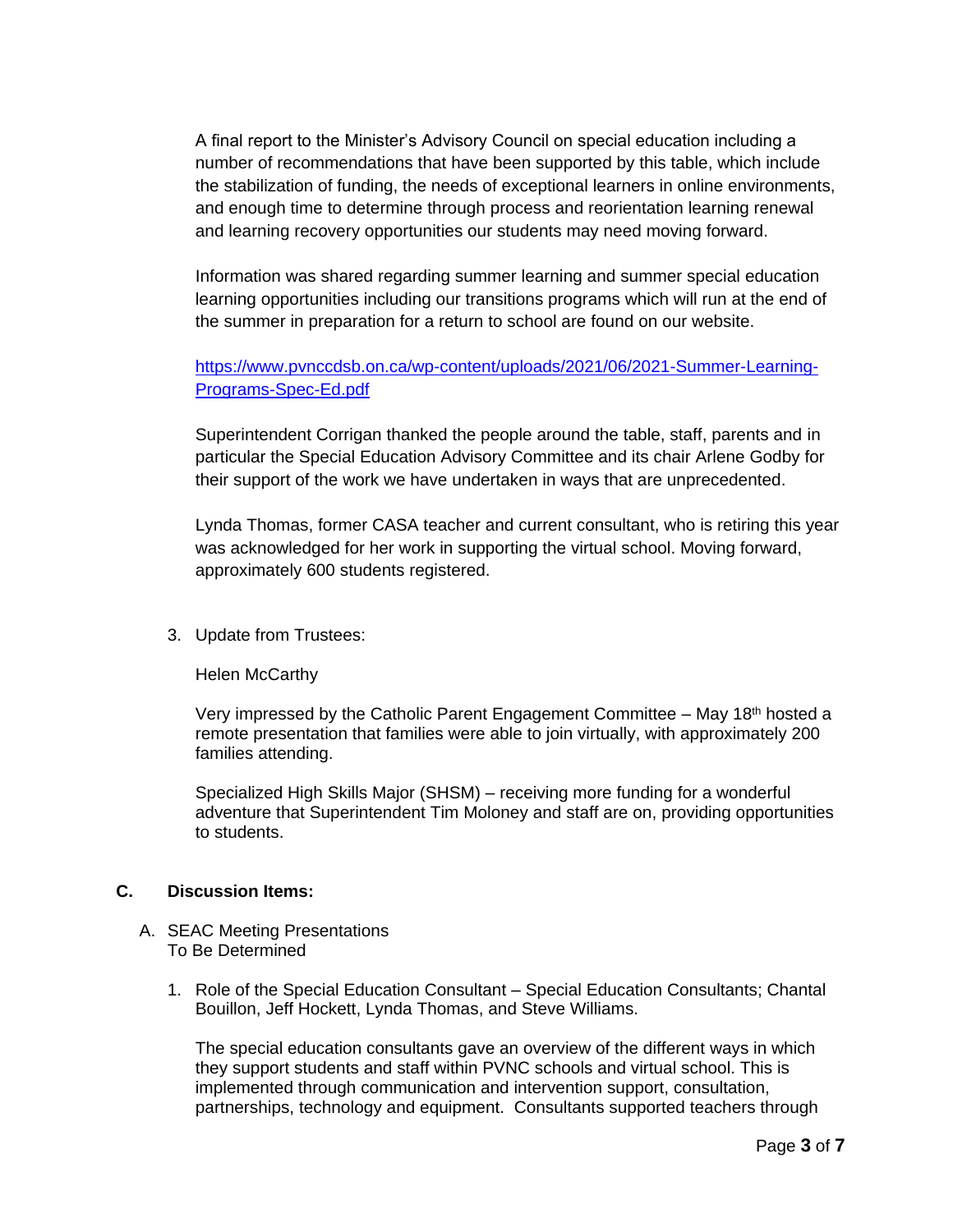the Special Education Support Hour (SESH), weekly 1 hour with a variety of topics, sessions were recorded so they were available to staff if they were unable to attend.

#### Discussion Items from the presentation:

The committee discussed the key learnings from the presentation, including the enormity of the challenges faced this year due to the COVID-19 pandemic. Special Education Support Hour (SESH) was a great idea to help staff support students.

2. Budget – Laurie Corrigan, Superintendent of Learning/Special Education Services and Isabel Grace, Superintendent of Business/Plant and Facilities

Isabel Grace and Laurie Corrigan presented the 2021-2022 Budget, highlighting key differences from this year to next and their subsequent impact on the budget. In 2020-2021 PVNC received COVID-19 specific funding for staffing, resources, ventilation, and tech devices primarily from the Federal Government which will likely not be extended into the 2021-2022 school year. 2021-2022 EDU has provided some Covid-19 support, limited to 50% of allocation for the fall with the remainder in abeyance until a possible decision later in the school year. Distribution of the funds will be determined late August/early September as needs in the system become clearer.

There has been a significant & unexpected enrollment decline. PVNC received \$2.5 million in stabilization funding (one-time support from EDU) to support the decline. For 2021-2022 PVNC estimated enrolment conservatively as no stabilization monies are forthcoming. The enrolment decline required reductions to be made during the draft of the budget, particularly to those departments whose funding is enrolment based. Spring enrollment numbers were used for projection for the fall, so as enrollment is added, funding will increase to support it.

2020-2021 – the staffing structure of St. Thomas Aquinas Catholic Virtual School was treated incrementally and the PVNC Board of Trustees approved drawing down accumulated surplus (savings in reserve) to maintain staffing support to maintain smaller cohorts for in-person learning and to provide staffing for the virtual school. 2021 – 2022 staffing, including the virtual school is planned as per the normal and regular class size procedures and not 'incrementally.' Approximately 636 students have opted for virtual school in September, staffing is complex and includes combined grades. Budget to be balanced as required to comply with the Education Act regulation.

Administration has brought forward a balanced budget for the 2021-2022 fiscal year. The reserves will be used to backstop in-year issues, which is normal practice.

Special Education will see the restoration of special education support staff to allocations received in September 2020. Special education resource teacher allocations have been reduced by two, one has been redirected to the virtual school. Centrally, PVNC has had a reduction of one special education consultant.

Summer Special Education opportunities are similar to last year with an ample budget. Currently PVNC is hiring SERTs, SESS for summer learning along with Social Work support. The Transitions program will run 2 cohorts in 4 regions of the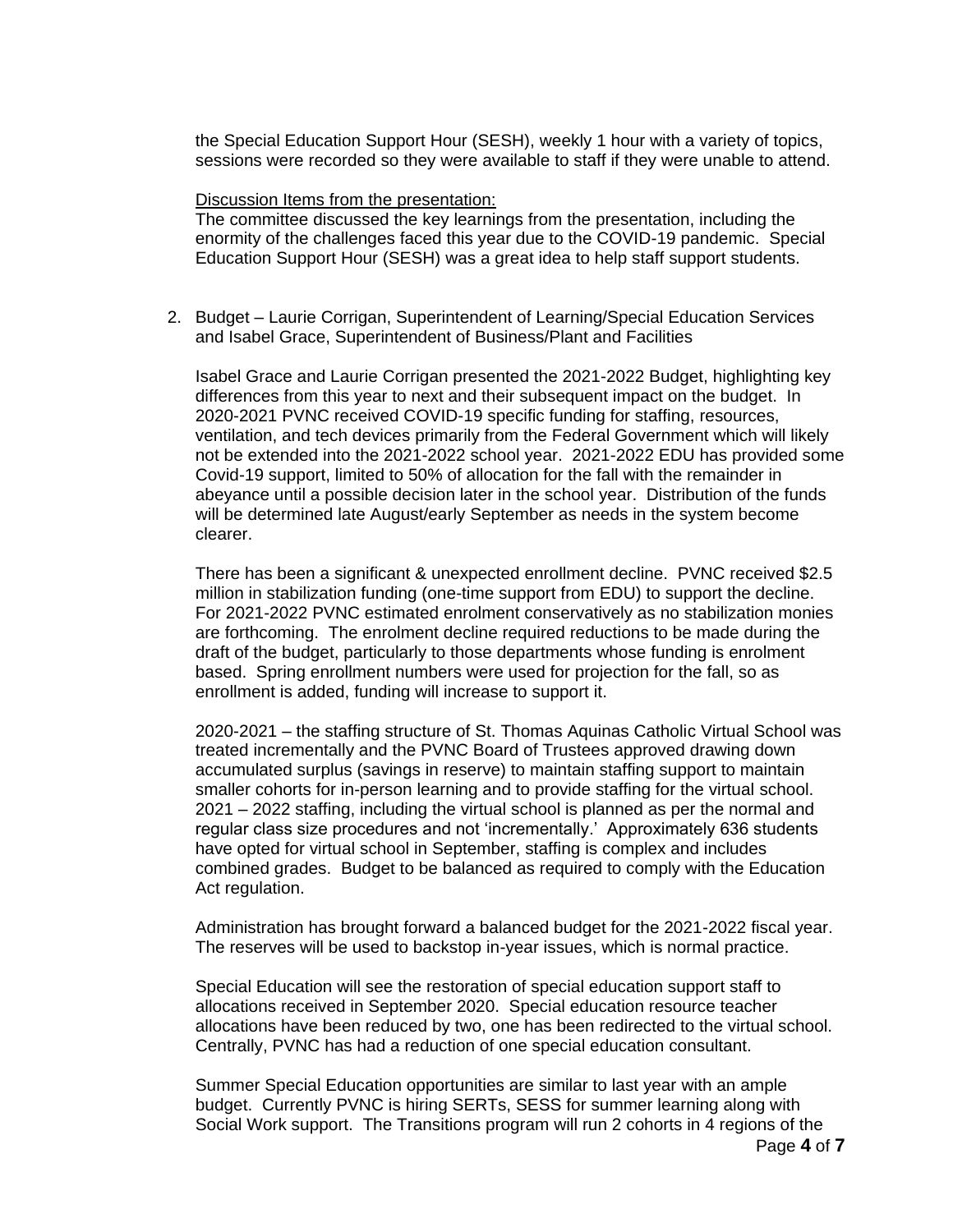board for the final 2 weeks in August. The Summer After Schools Development Program will run once again this summer for 2 weeks in July.

Going forward PVNC continues to provide recommendations to the Minister's advisory council in special education. The Council of Directors of Education and the Ontario Catholic Trustees Association continue to advocate for additional support come September start up. September will represent another opportunity to review school needs, and the possibility of additional last-minute funding. The SEAC letter to the Minister of Education will go to the board meeting June 22, 2021.

3. Special Education Plan Review – Laurie Corrigan, Superintendent of Learning/Special Education Services

Similar to last year, the Special Education Plan Review was that of a checklist to be sent to the Ministry of Education in consultations with the SEAC. There were minor updates to be made to the plan to ensure it is compliant with the Ministry's requirements. These updates will be made and the checklist will be submitted to the Ministry this summer.

- B. Correspondence Items:
	- 1. DDSB Needs based Funding/Services For Children with a Diagnosis Of Autism New Pilot Project

Some preliminary information has been released that a pilot project had been undertaken, not by school boards, but by agencies. There was a request from the ministry to support those agencies. Sharon Davenport, ASD Itinerant Teacher has reached out, and we were invited to attend the Ministry of Education SES session. It would begin in the 2022-2023 school year. The question at this time though is, how are families accessing this? More information to follow as it becomes available.

- C. Information Items:
	- 1. Information items/updates were received by the following organizations as per the attachments to the June 17, 2021 Agenda Package:
		- i. Grandview Update June 2021
		- ii. Autism Ontario Report
- D. Old Business:
	- 1. Membership Recruitment and Review of the [Terms of Reference](https://www.pvnccdsb.on.ca/wp-content/uploads/2018/10/Committee-Terms-of-Reference-Nov-27-2018-FINAL.pdf) (page 18)
		- a. The committee reviewed the Terms of Reference in regards to membership. Number Section 6 – clarified that although someone may work for an organization within the board, that person must also be able to vote for the trustees within PVNCCDSB in order to sit as a member of SEAC.
		- b. Advertising, Invitations
			- i. Would continuing with virtual meetings be more accessible to new members?
			- ii. Why I joined SEAC stories of the members maybe something we could do next year and share with families/invitees – please reach out to Laurie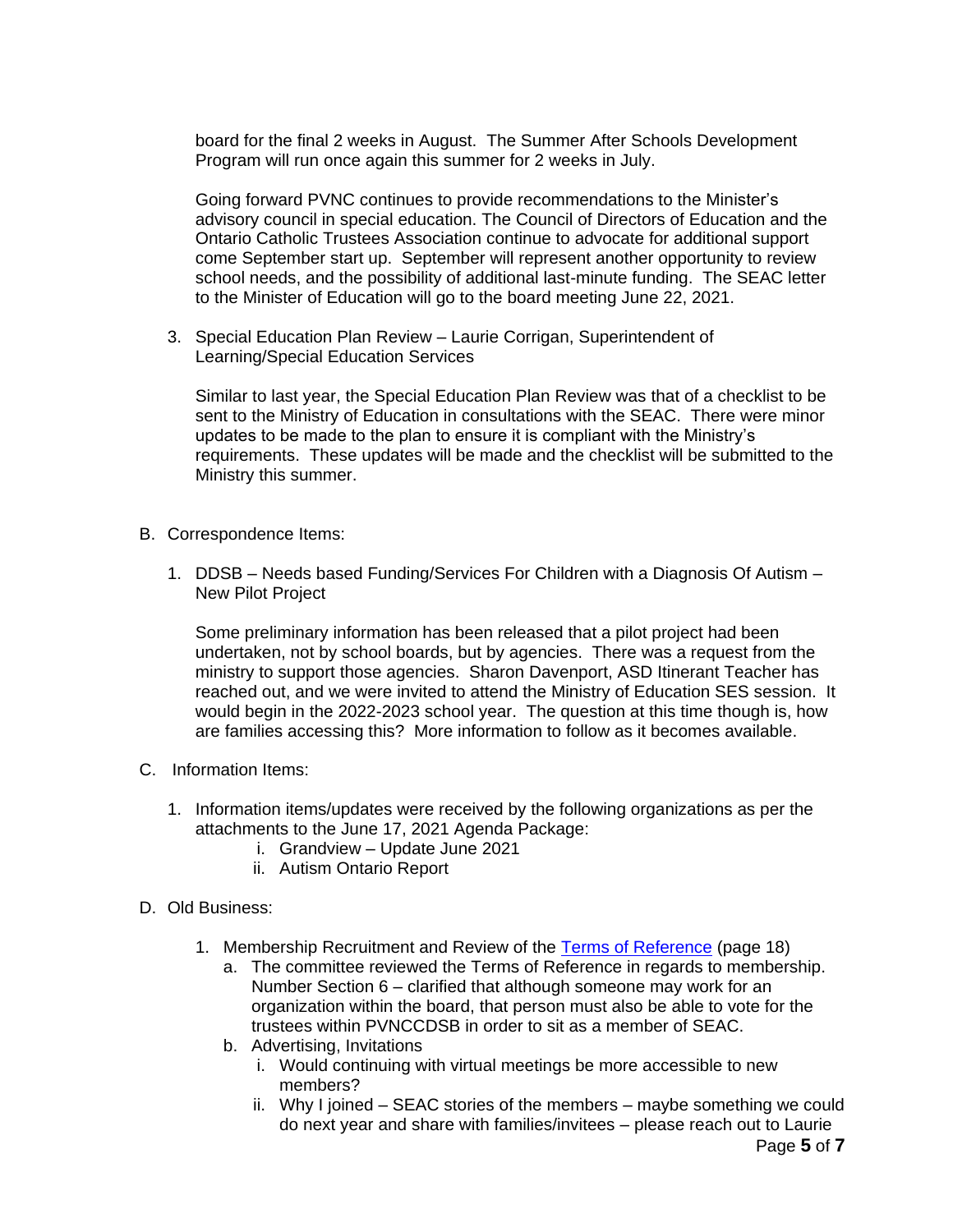Corrigan if you wish to participate.

- iii. Banner on the website & Twitter to the Communications Department to spread the word we're looking for new members.
- iv. At the school level have schools share via Facebook and Newsletters that SEAC is recruiting.
- v. DID YOU KNOW SEAC is looking for new members
- c. Organizations & Associations to invite
- i. Canopy Support Services
- ii. Five Counties
- iii. Dnaagdawenmag Binnoojiiyag Child and Family Services
- iv. Agencies helping children that may be involved with criminal justice system, Elizabeth Fry, John Howard Society
- v. New Canadians Centre

Moved by: Kelly Śmigielski

Seconded by: Helen McCarthy

That the Special Education Advisory Committee meeting be extended from 8:00 p.m. to 8:15 p.m.

**Carried** 

- 2. Topics for Next Year
	- a. Results of PAAC Survey from the [Agenda](https://www.pvnccdsb.on.ca/wp-content/uploads/2018/08/SEAC-Agenda-Package-January-14-2021.pdf) of the January 14, 2021 meeting and **Minutes** of the March 25, 2021 meeting
	- b. Transitions
	- c. Return to School September 2021
	- d. Mental Health and Wellbeing Plans
- 3. Local Support Groups for Parents of Children with Vision Loss was discussed as per below:
	- a. Provincial group [Vision On](https://viewson.ca/about-us/)
	- b. Parent groups on Facebook:
		- i. Parents of Blind and Visually Impaired Children
		- ii. Parents of Blind and Autistic Children
		- iii. CViConnect
		- iv. Cortical Vision Impairment DIY Supports Tools
		- v. CVI Awareness
		- vi. Communities for families affected b CVI
- E. New Business:

None noted.

## **D. Next Meeting**:

- 1. **2021-2022 Meeting Dates:**
	- Thursday, September 16, 2021 virtual